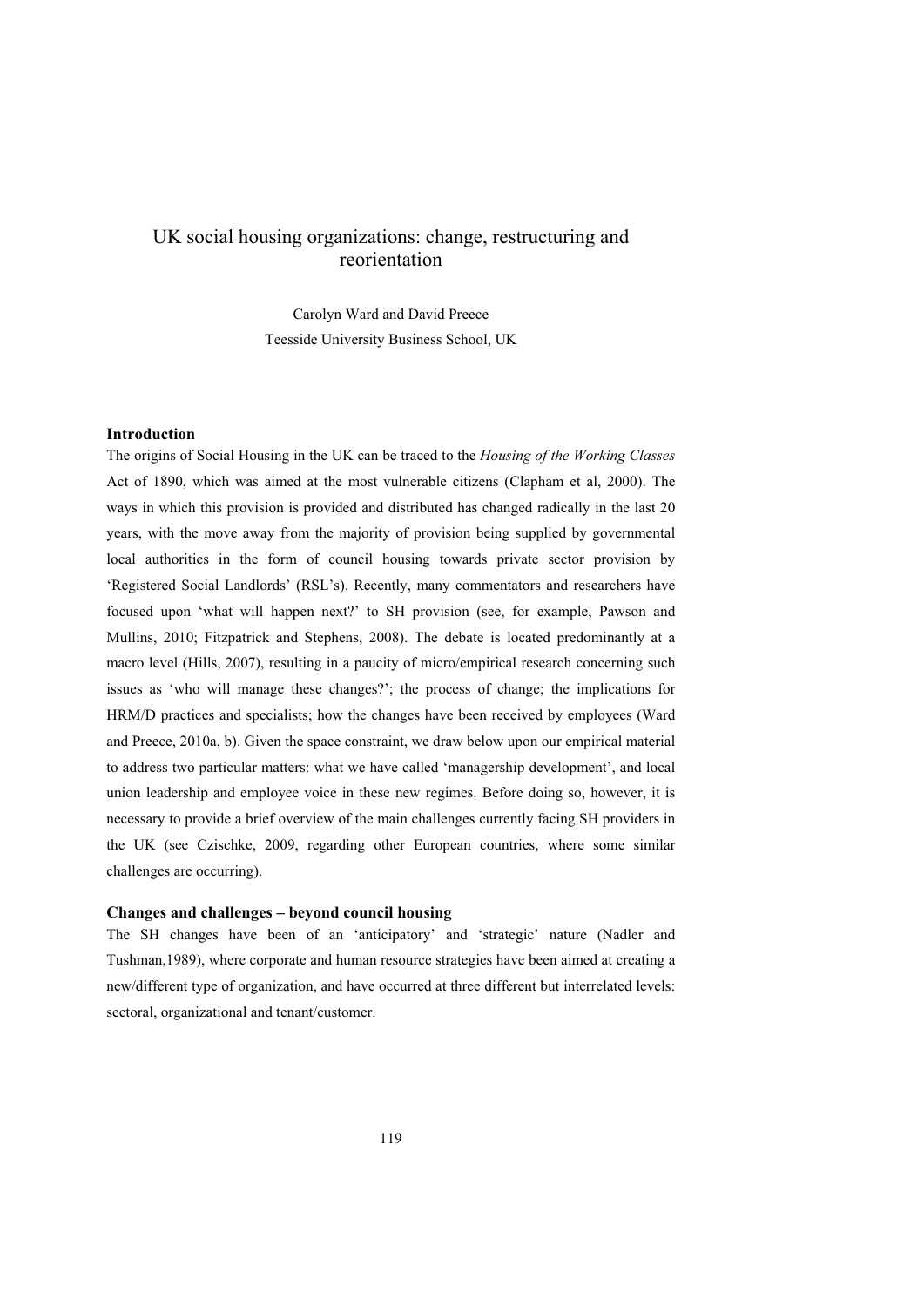# **Sectoral**

In England approximately 30% of households live in some type of rented accommodation (*The Times*, 2007). The sector today consists of a variety of private individual and company landlords, and social housing organizations of four types: (i) a (reducing) number of houses owned and managed by local councils; (ii) council- owned, but 'Arms Length Managed Organizations (ALMO) housing stock (which came into existence in 2002); (iii) traditional housing associations; (iv) Large Scale Voluntary Transfer (from local authority ownership) Housing Association landlords. These SH providers have a range of different governance and funding arrangements. However, they have two key features which differentiate them from the rest of the rented sector: (a) rents are set by non-market criteria, which normally results in below market levels, and (b) allocations of people to houses are made by administrative criteria (Fitzpatrick and Stephens, 2008: 28).

New funding and governance arrangements have been developed for (ii) and (iv) above. Overall, there has been a move away from a 'landlord' to a stronger social, economic and community orientation, focused upon such matters as the employability of tenants (or 'clients'/ 'customers'). Alongside this has been a tendency for SH organizations to change their modes of management and operation from the 'local authority bureaucratic' towards those found more usually in private businesses, resulting in comments such as 'we are losing sight of what mattered about social housing' (Sprigings, 2002:16).

#### Organizational

Given that the new SH providers can be privately funded, a core objective is to repay the loans taken out from financial institutions. Senior managers are endeavouring to change them from a bureaucratic to a performance- related mode of employee management (Cuthbert and Ward, 2010), and are introducing different roles to that of the traditional Housing Manager (Grainger et al, 2003). The sector has also experienced organizational restructuring and downsizing, moves towards a stronger service orientation, technological change, etc. The above has, inter alia, resulted in the emergence of the *Places for People* SH provider, the largest in the UK with 60,000 properties, offering 'much more than just building homes…' (www.placesforpeople.co.uk) with its claim to provide job and training opportunities for clients, along with 'affordable childcare' and business support and financial products. This represents a significant shift away from the traditional 'landlord' function of maintaining properties, collecting rents and dealing with housing/welfare benefits issues.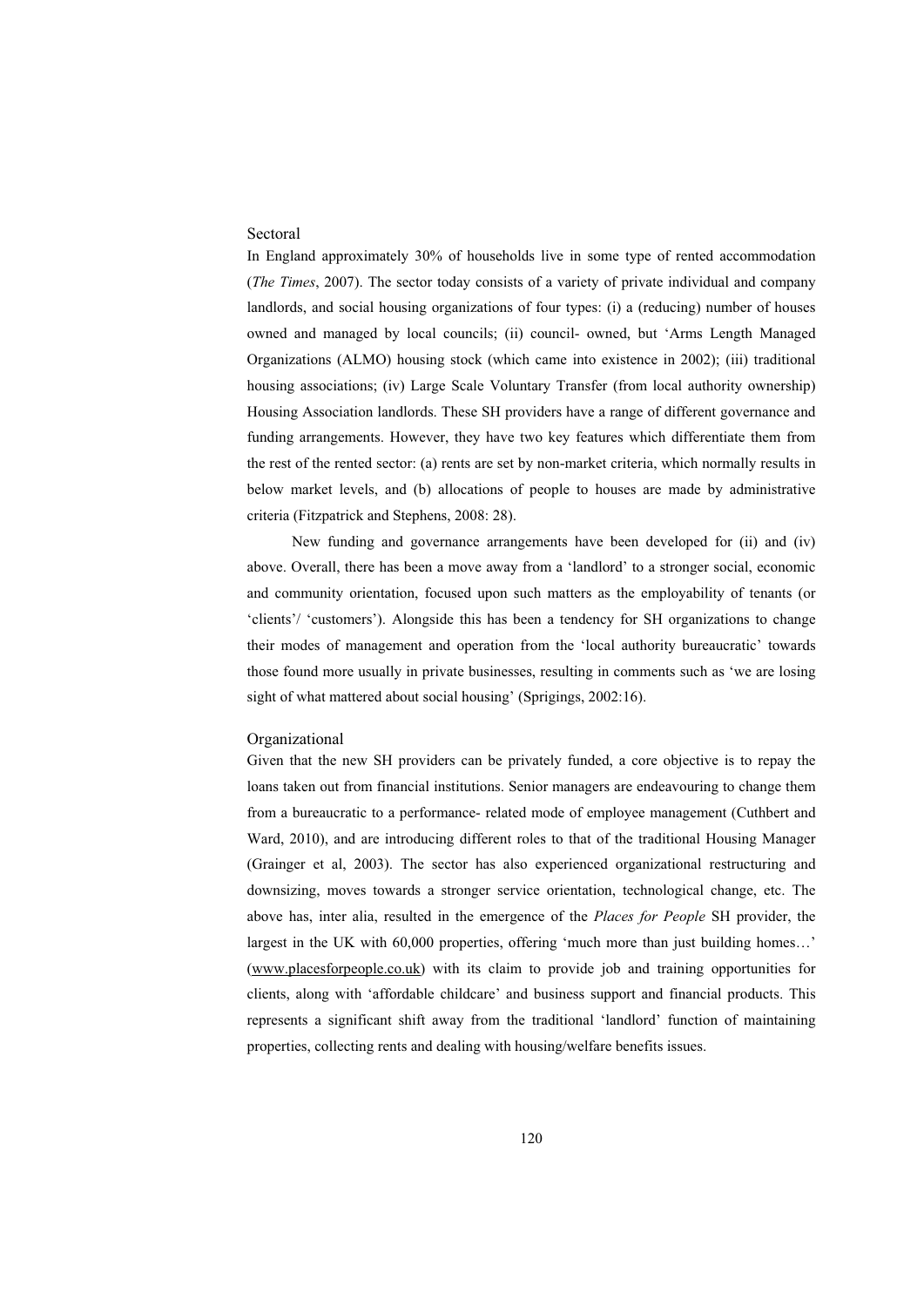# Tenants

A recent development here has been the introduction of 'tenant choice', whereby tenants (or, in the preferred terminology of many contemporary providers, 'clients'/ 'customers') become non-executive board members (for a discussion of the changing governance and role of management boards in SH organizations see Ward and Hutchinson, 2010). Flint has observed that from the 1980's 'we have witnessed a reconfiguration of the identities of social housing tenants from passive welfare recipients to autonomous, empowered and responsible individuals' (2004: 895). Tenants are thus being (re)configured by SH organizations beyond their traditional tenancy obligations.

The above changes at the sectoral, organizational and tenant levels have lead to a situation where, as Bradley (2008: 883) has recently observed, SH organizations have had to become 'market-sensitive' (see also Pawson and Smith, 2009), as well as more customer focused. These changing contexts have implications for the (changing) role of managers, which needs to be understood in order to design appropriate forms of leadership/management development (Boxall and Gilbert, 2007).

#### **Developing managers for the new regime**

A number of commentators have argued that an organization's main strategic differentiator comes from its development of 'talented' staff (Porter, 1995; Boxall, 2003). This implies effective leadership and management development (Day, 2000; Iles and Preece, 2006). We now draw upon our research in a SH organization, formed as a result of a LSVT in 2002. The company has around 550 employees. One area of focus has been the nature of, and participant reflections upon, management development provision within the organization. During 2009- 2010, 26 staff participated in a management development programme run by an external provider and accredited by the Institute of Leadership and Management (ILM). What were these employees' views about the changing nature of their roles and the developments they anticipated for the future?

It's the first time that I have realised while working for the company that they are empowering us…Working conditions have got better, we have left behind the 'oldy worldly council', people's images have changed…public perception has changed. (Interviewee F)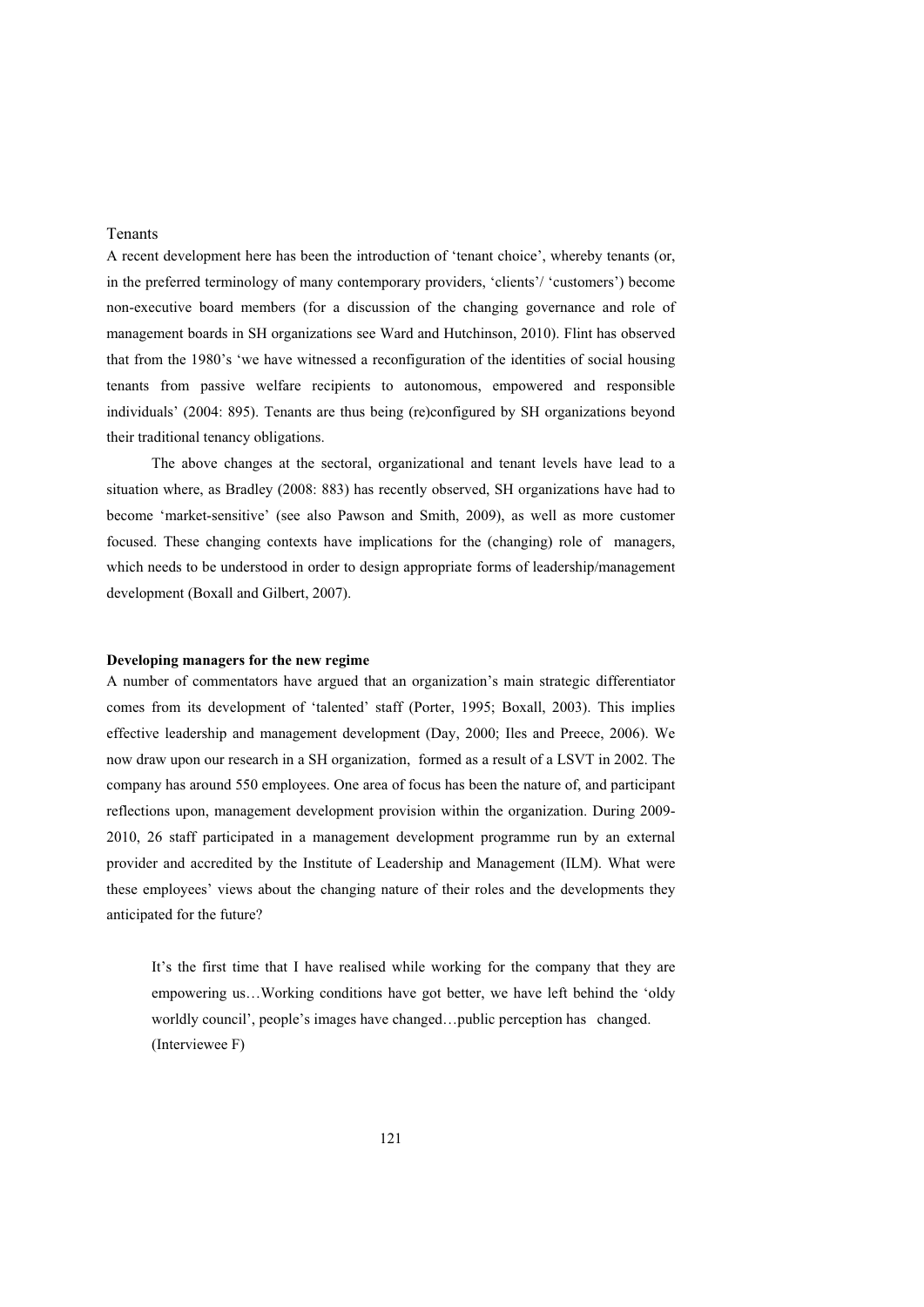There was a lot of changes to staffing and quite a few redundancies too… There was too many people and we were perhaps a bit top- heavy. We lost about 50 people from the department. (Interviewee A)

We are contracting more work out than ever before…everything is a lot more open and there is not the fear factor. More development and training to encompass new knowledge…(Interviewee C)

I feel one of our biggest changes in the future for the organization is expansion. We are looking at moving into new sorts of fields…Secure some work going forward so we are more commercially oriented for our workforce…Our tradesmen will become multi-skilled. (Interviewee A).

The above interviewees, when talking about the programme and its 'outcomes', together with ourselves reflecting upon those comments and the content of the programme, found it difficult on occasion, if not impossible, to separate the *management* from the *leadership* development *per se,* and hence we have referred to what was occurring as *managership* development (Ward and Preece, 2010), involving a concern with both the day-to-day conduct of work (commercial orientation; using IT, etc), whilst at the same time looking towards the future and exploring possibilities for new/different ways of working and managing in changing times ('entrepreneurial' and marketing orientation, etc), including not least consideration of how colleagues and direct reports might be encouraged to 'embrace the future' and support managerial initiatives. How has this impacted upon local union leadership and employee voice in the organization?

#### **Union leadership and employee voice in the new regime**

Managerial and executive leadership has attracted a good deal of interest in policy and academic domains in recent years (Ferlie et al, 2003; Van Wart, 2003). Union leadership, however, has been little explored, at both the national and local levels. Given the changes and developments in SH outlined earlier, we were interested in whether, and if so in what ways, the role of the local union leader had changed, and the sort of support they were receiving from their organizations in carrying out their role. The main source of data was semistructured interviews with a range of staff, including the local union leaders, HRM and other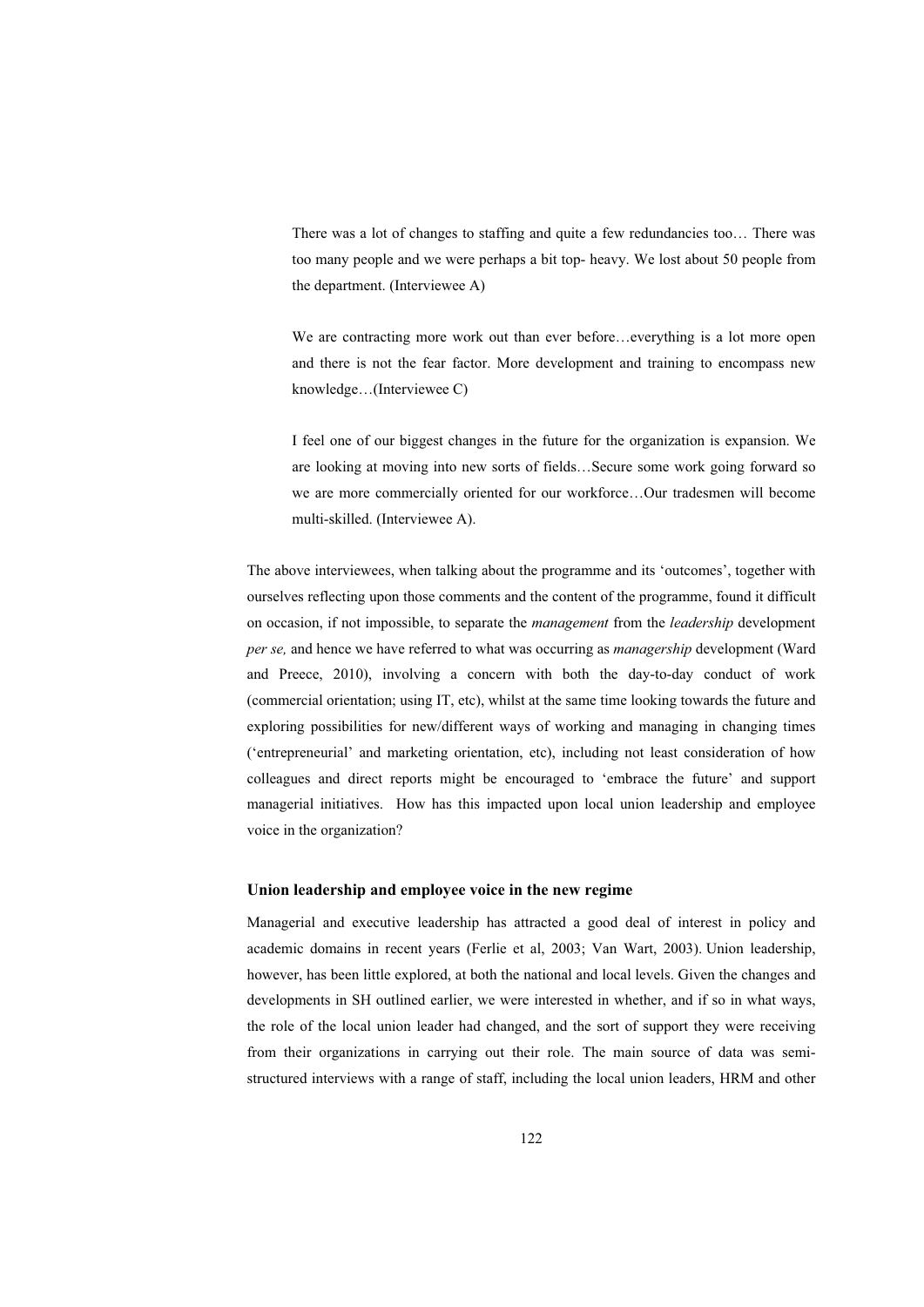managers, and Directors from two SH organisations based in the north east of England. When questioned about the impact of the changes on the union leadership role, the union leaders and HR managers commented:

The 'them and us' scenario has melted, and not as aggressive as it used to be…it's a cultural change completely. (Organization A, Union Rep 1)

We are here to work together as opposed to work against each other…the unionmanagement relationship changed when [there were] changes to management. (Organization A, Union Rep 2)

It is just a partnership approach, and I think staff see it as that…it does work and there's more of an emphasis over recent years on the HR department… (Organization B, HR Manager 1).

Because of the culture of the organization, everyone feels they have a voice…we used to be a family culture…[we are] now more professional.(Organization B, HR Manager 2).

Our interviews showed no overall reduction in the support and facilities made available by management (however, there were some important changes in the location used for union members' meetings). An 'open door policy' was claimed by the managers interviewed:

[Staff] can use all facilities within the organization, all rooms…just have to ask. We have a lot of staff who dip in and out of focus groups and other areas. (Organization B, HR Manager).

Management's focus was upon developing a collaborative partnership with union officials and members, with regular communication and monthly meetings, all aimed primarily at creating and maintaining a 'positive', pro-organization orientation amongst employees.

# **To conclude**

HRM/D specialists have developed and are likely to continue to develop policies and procedures and the associated skills and competencies required to deal with the sort of changes and challenges outlined. The development of the organization's human and social capital seems likely to continue to be high on management's agenda into the future in the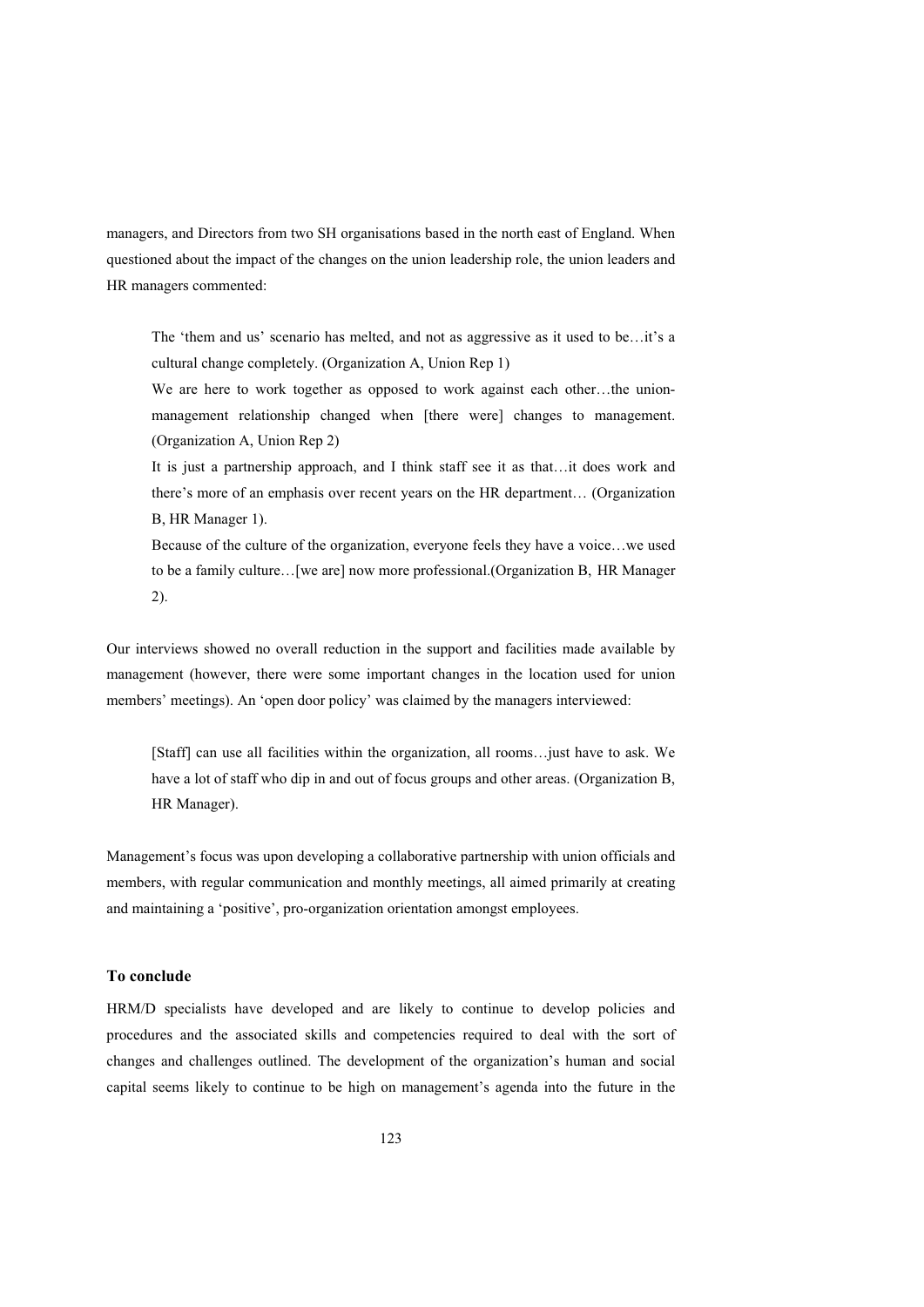competitive and relatively 'alien' market place in which these SH organizations find themselves. It will be interesting to see if in the future Talent Management comes to be embraced as an appropriate strategy (Iles et al, 2010).

It seems reasonable to assume that merger and takeover activity will continue, and may intensify; organizational downsizing and the resultant redundancies can be anticipated. This will not sit easily with any management emphasis upon staff collaboration, 'employee voice', and a 'one-team' approach to employee relations. It seems likely that SH organizations will continue to need to address HRM/D and employee relations matters, and hence look to the expertise which specialists in these areas provide. This is in relation to managing employees in both the 'here and now' and through organizational changes and restructurings. It can be anticipated that these 'social businesses' (Collier, 2005) will face intensified challenges as 'private sector' exigencies gather momentum.

#### Acknowledgements

The authors would like to record their gratitude to the interviewees who contributed to the data collection process.

#### **References**

- Berg, A.M. (2006). Transforming public services-transforming the public servant? *International Journal of Public Sector Management*, 19(4), 293-315.
- Bradley, Q. (2008). Capturing the Castle: Tenant Governance in Social Housing Companies, *Housing Studies*, 23(6), 879-897.
- Boxall, P. (2003). HR Strategy and Competitive Advantage in the Service Sector, *Human Resource Management Journal*, 13(3), 2-20.
- Boxall, P. and Gilbert, J. (2007). The management of managers: A review and conceptual framework. *International Journal of Management Reviews*, 9(2), 95-115.
- Clapham, D., Franklin, B., and Saugeres, L. (2000) Housing Management: the social construction of an occupational role. *Housing, Theory and Society*, 17, 68-82.
- Collier, P.M. (2005) Governance and the quasi-public organization: a case study of social housing, *Critical Perspectives on Accounting*, 16(7), 929-949.
- Cuthbert, G. and Ward, C. (2010) G.E.M Journey to Performance Excellence. The 11th International Conference on Human Resource Development Research and Practice across Europe, University of Pecs, Hungary." 2-4<sup>th</sup> June.
- Czischke, D. (2009). Managing Social Rental Housing in the EU: A Comparative Study, *European Journal of Housing Policy*, 9(2), 121-151.
- Day, D. (2000) Leadership development: a review in context. *Leadership Quarterly*. 11(4), 581-611.